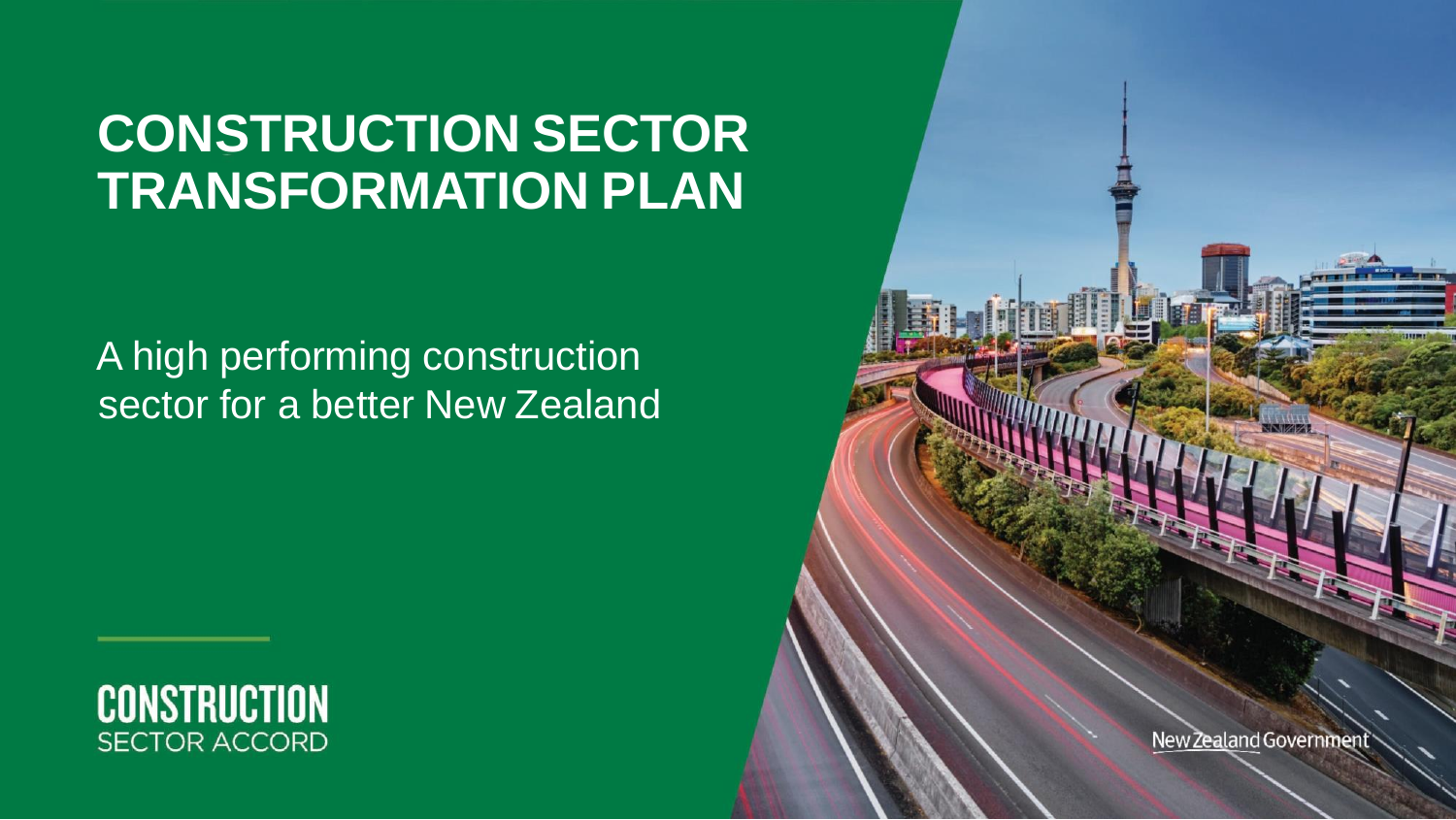## **WHAT IS THE CONSTRUCTION SECTOR ACCORD**

Launched in 2019, the Accord is a genuine partnership between industry and government **industry and government**  $\cdot$  to lift overall performance

The Accord is working to fix many of the issues and challenges facing the sector

Three-year Transformation Plan will drive behaviour change:

- 
- achieve a safer, better skilled and more productive industry
- share good practice across the sector.

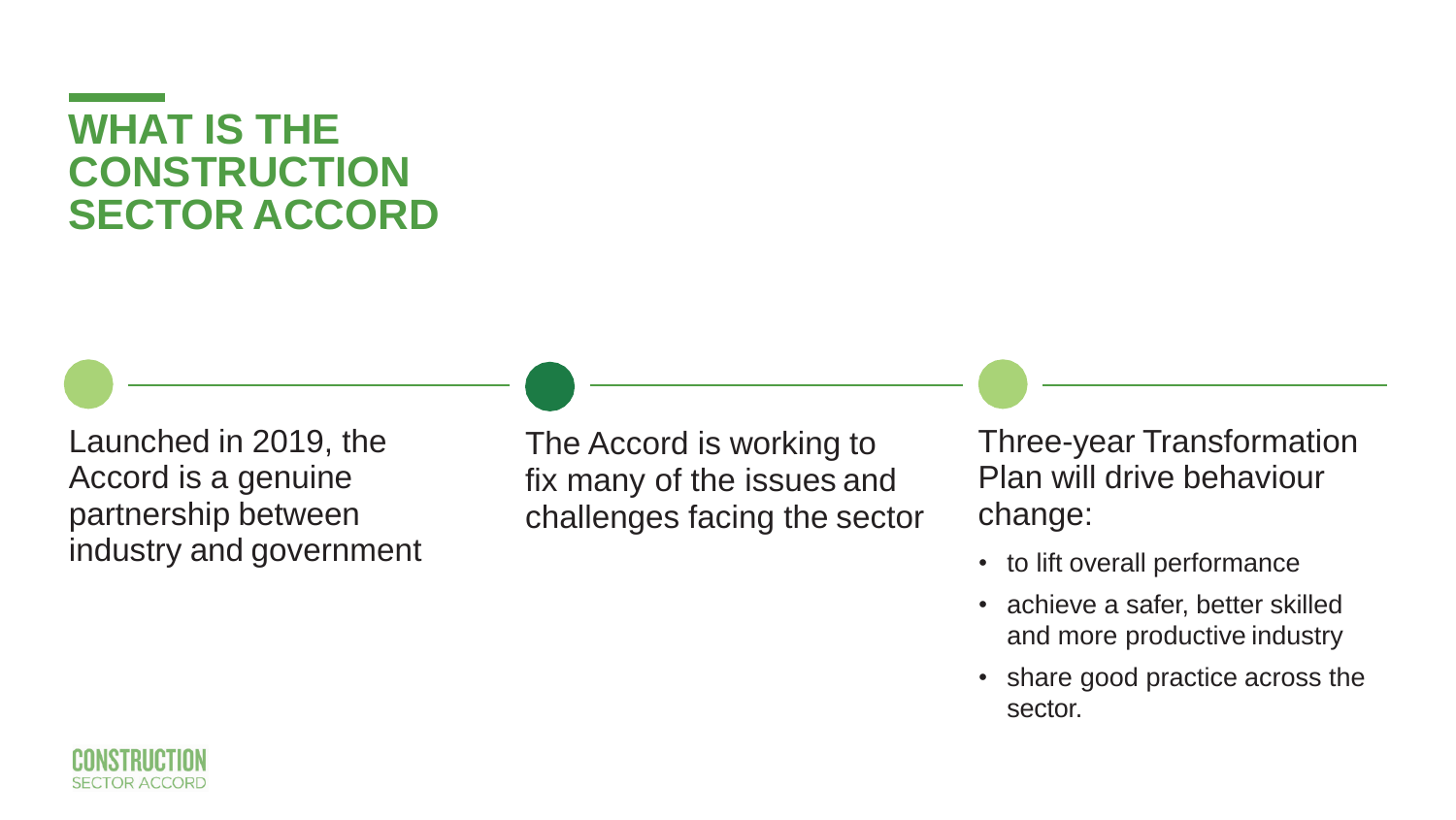## **WHO MAKES UP THE CONSTRUCTION SECTOR**



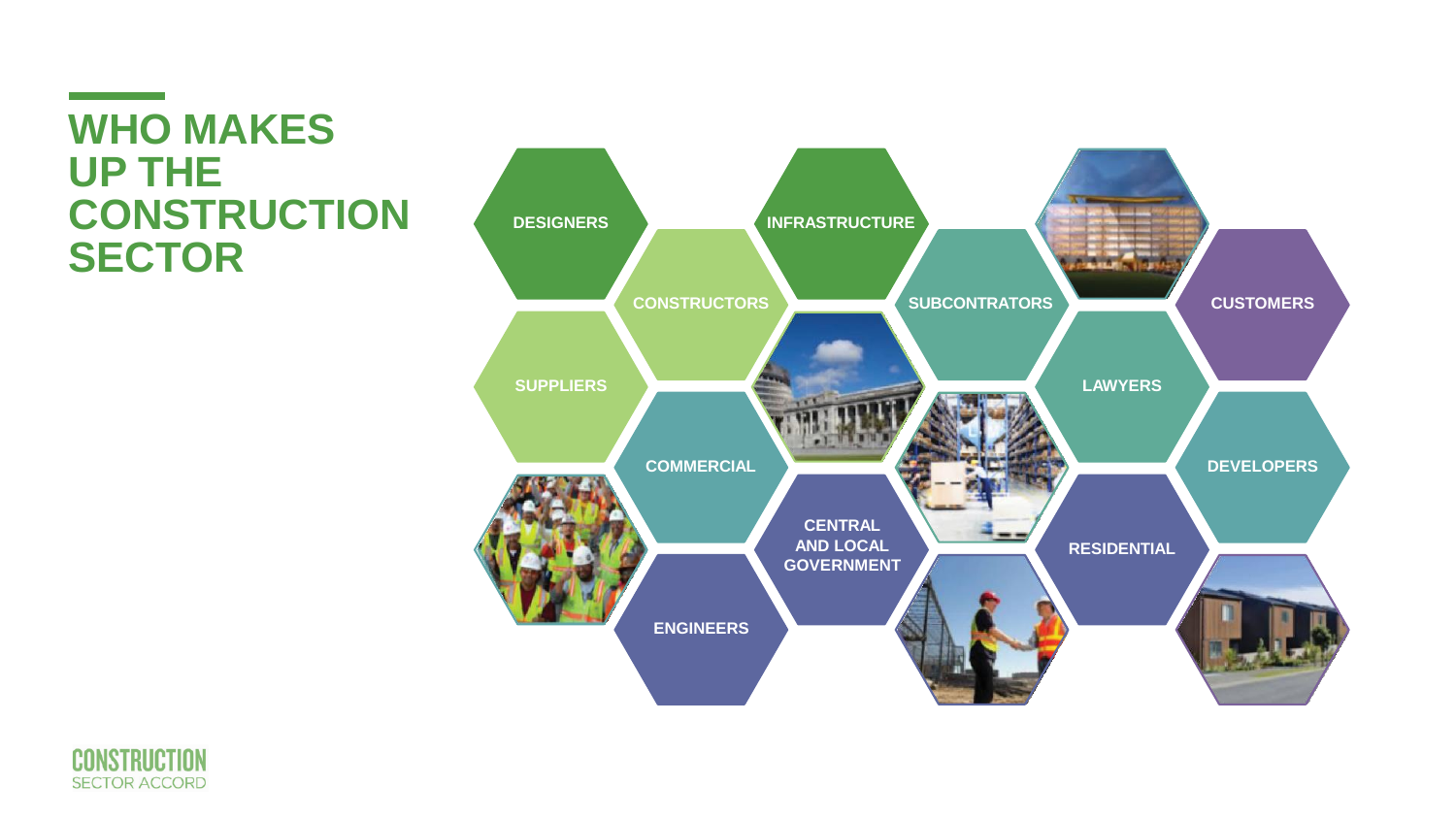## **THE CHALLENGES THE SECTOR IS FACING**



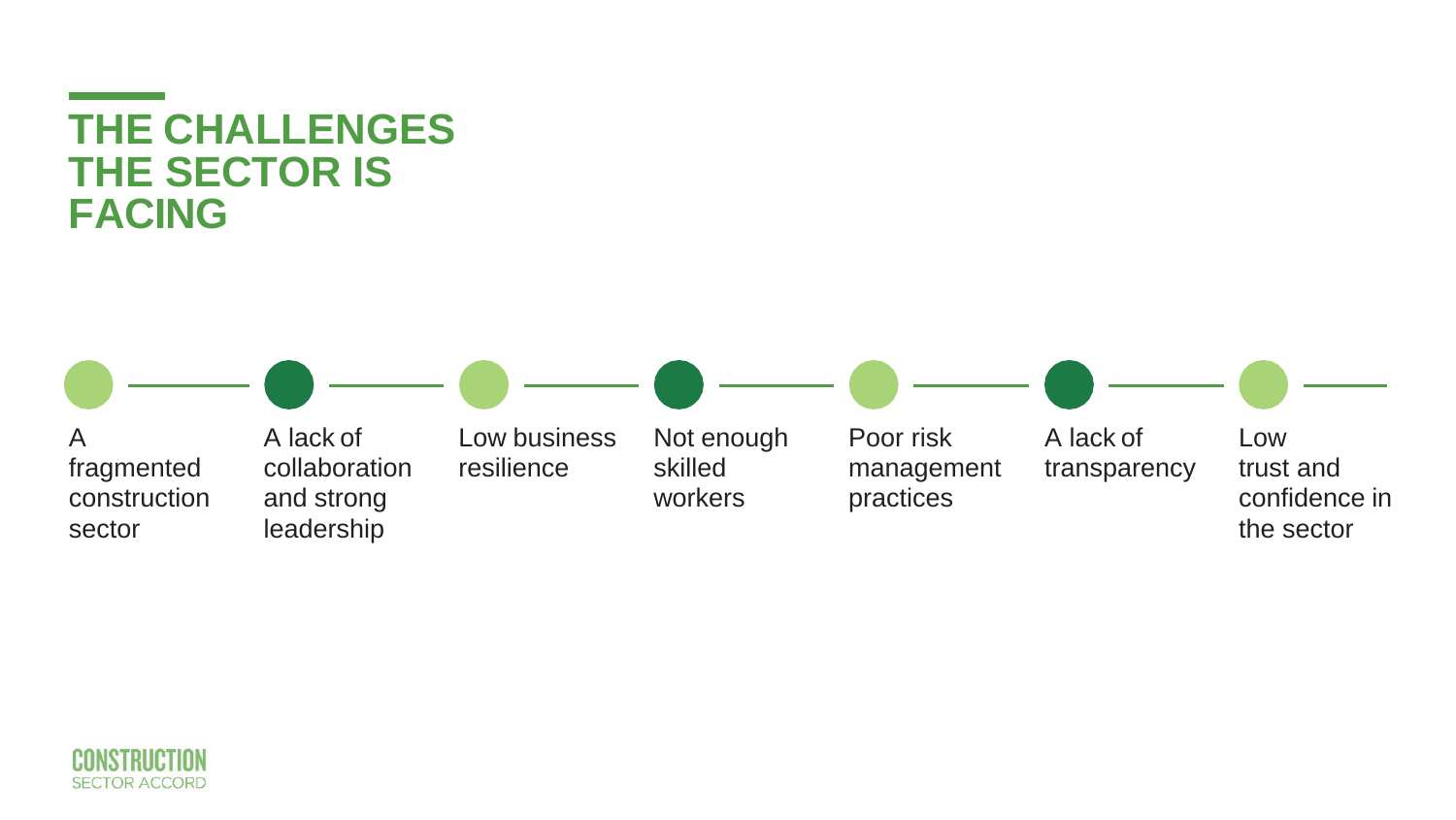## **THE CONSTRUCTION SECTOR ACCORD PARTNERSHIP**

### **The Vision**

A high performing construction sector for a better New Zealand

### **NEW ZEALANDERS**

We have healthy homes and quality buildings and infrastructure that support our wellbeing



### **INDUSTRY**

Our people are proud to work in a safe, capable and successful industry



### **GOVERNMENT**

New Zealand's construction sector is stable, productive and delivers whole-oflife value



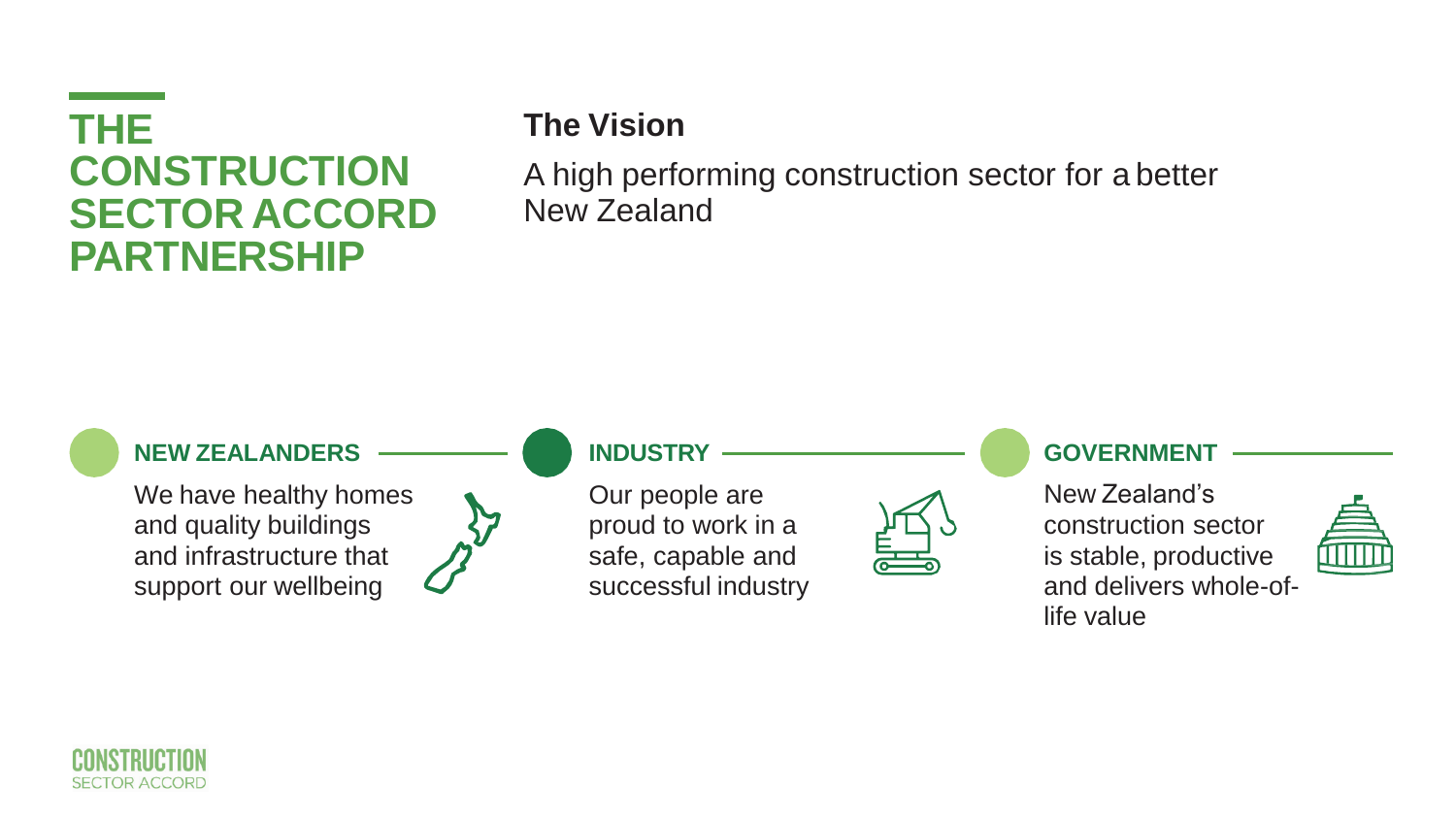## **THE CONSTRUCTION SECTOR ACCORD OBJECTIVES**

### **PURPOSE:**

- Strengthen partnership between government and industry
- Deliver culture change through leadership and action targeting people, businesses and processes
- Be a catalyst to transform the construction sector for the benefit of all New Zealand.

### **GOALS:**

- Increase productivity
- Raise capability
- Improve resilience
- Restore confidence, pride and reputation

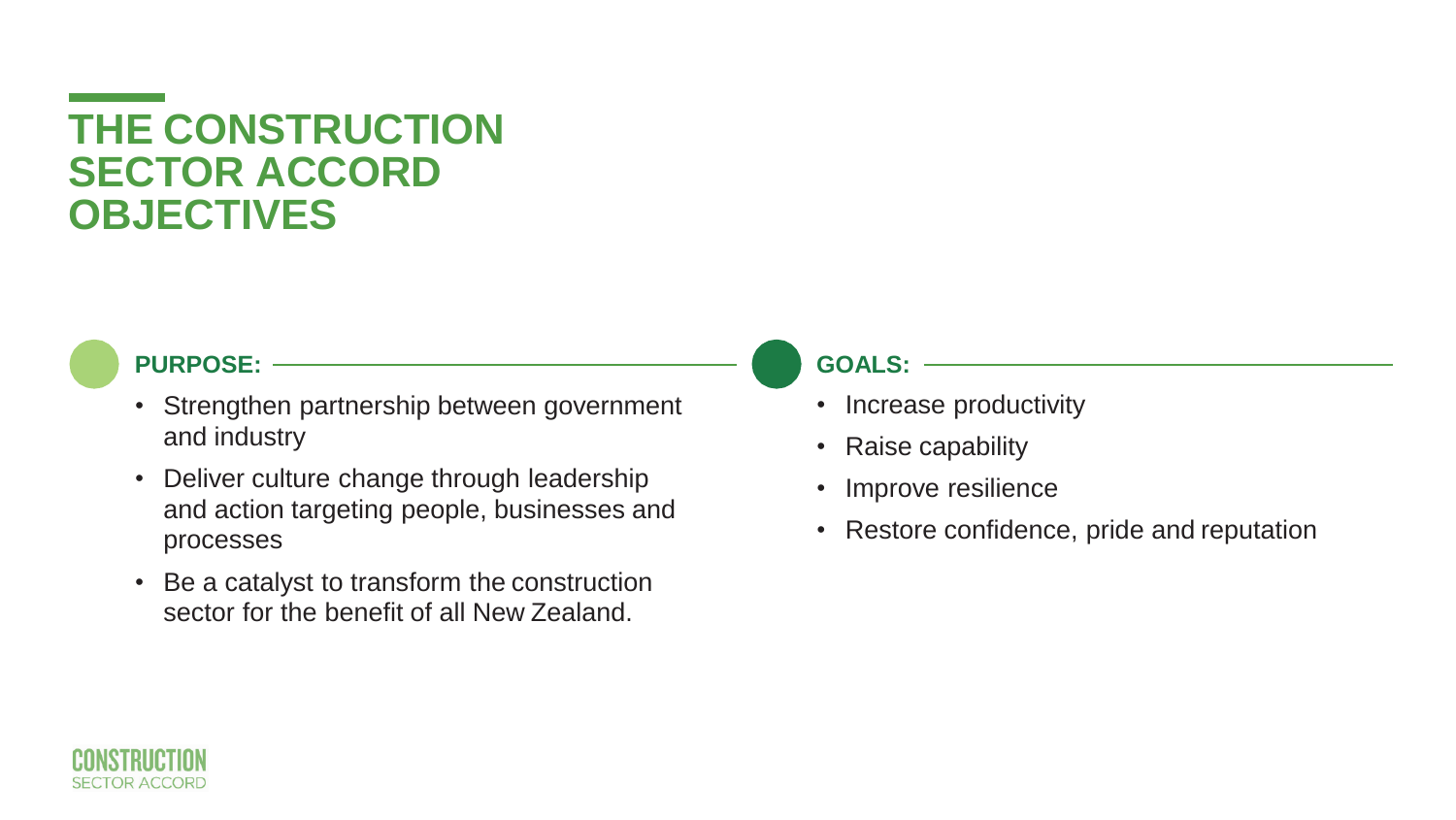### **CONSTRUCTION SECTOR ACCORD MINISTERS**

### Minister for Building and Construction

Minister for Economic and Regional Development

Minister of Housing

Minister for Workplace Relations and Safety

Minister for Infrastructure

Minister of Education

### Minister of Health

\*Following the 2020 Election, Ministers are being briefed on the Accord programme



### **CONSTRUCTION SECTOR ACCORD GOVERNMENT AGENCIES**



**MANATU HAUORA** 

**MINISTRY OF BUSINESS INNOVATION & EMPLOYMENT** 



**Käinga Ora** 



AAA MINISTRY OF EDUCATION TE TÂMINHI O TE MÂTAHRANGA

**ICIAL ZCALAND NEW ZEALAND**<br>**INFRASTRUCTURE** 





#### **1000 SUPPORTERS, INCLUDING:**

Local Government New Zealand Civil Contractors New Zealand New Zealand Institute ofArchitects Master Builders Association Vertical Construction Leaders Group Fonterra Co-operativeGroup Engineering New Zealand

Fletcher Building Downer New Zealand Ltd Council of Trade Unions Hamilton City E tū Union Naylor Love New Zealand Property Council



Commission Te Amorangi Matauranga Matua

Tonkin + Taylor

Small andmedium-sized enterprises Construction Health and Safety NZ **Watercare** KiwiRail MinterEllisonRuddWatts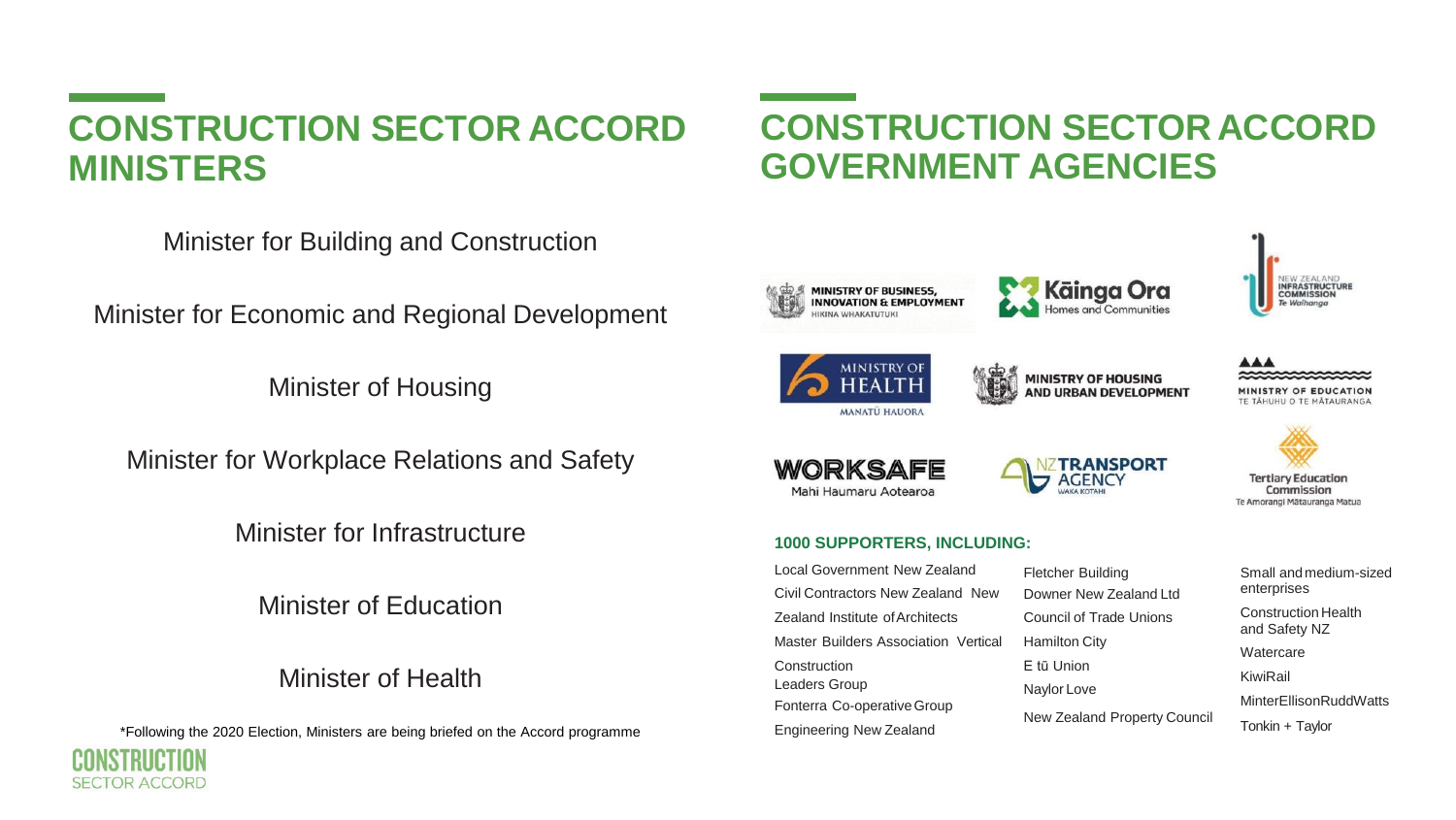# **ACCORD STEERING GROUP (ASG)**



**CHRIS BUNNY** (Co-chair) Deputy Chief Executive, Ministry of Business, Innovation and

Employment

**PETER REIDY** (Co-chair) Chief Executive,Fletcher **Construction** 

**GRAHAM BURKE** President, Specialist Trade Contractors Federation and Chair Construction Industry Council



**ROSS COPLAND** Chief Executive, Infrastructure Commission



Chief Executive, Local Government New Zealand



**GREENE** Chief Executive, Ministry of Chief Executive, Pletcher Chief Executive, Property Council Chief Executive Office,<br>Cocal Government Housing and Urban Development Residential Resolution New Zealand Naylor Love Naylor









**SUSAN FREEMAN- ANDREW CRISP STEVE EVANS LEONIE FREEMAN RICK HERD DOUG JOHNSON JUDI KEITH-BROWN**









**MIKE CRAIG JANINE STEWART STEVE WEBSTER DEAN KIMPTON ROGER MCRAE BILL NEWSON NICOLE ROSIE** Chairperson, New Zealand Partner, Partner, Chief Infrastructure Officer, Programme Director, Construction Chair, Construction Health and National Secretary, E tū Chief Executive, Waka KotahiNZ<br>Certified Builders MinterElli



Safety New Zealand (CHASNZ)



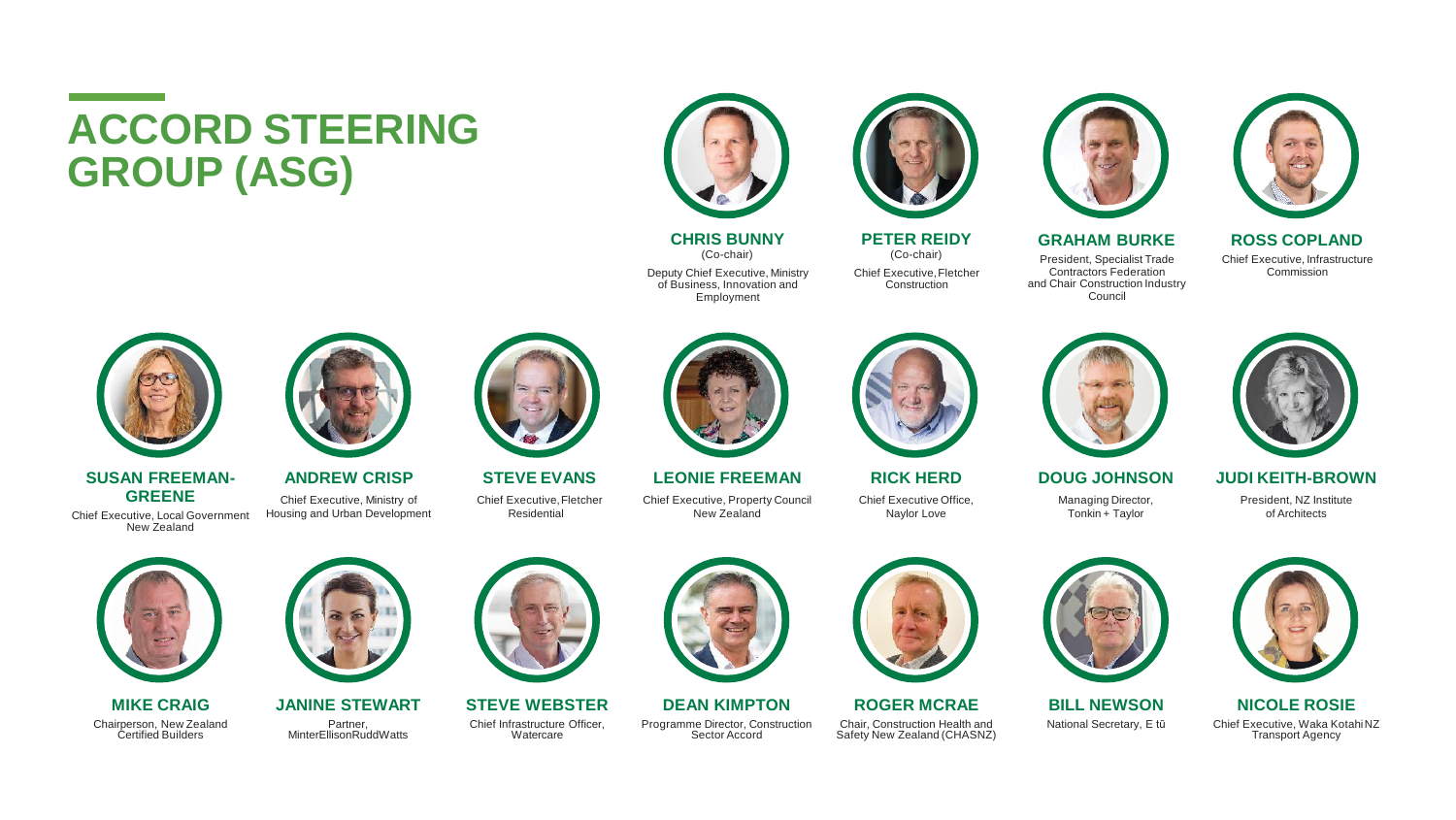## **TRANSFORMATION DELIVERY GROUP/WORKSTREAM LEADS**





the control of the control of the con-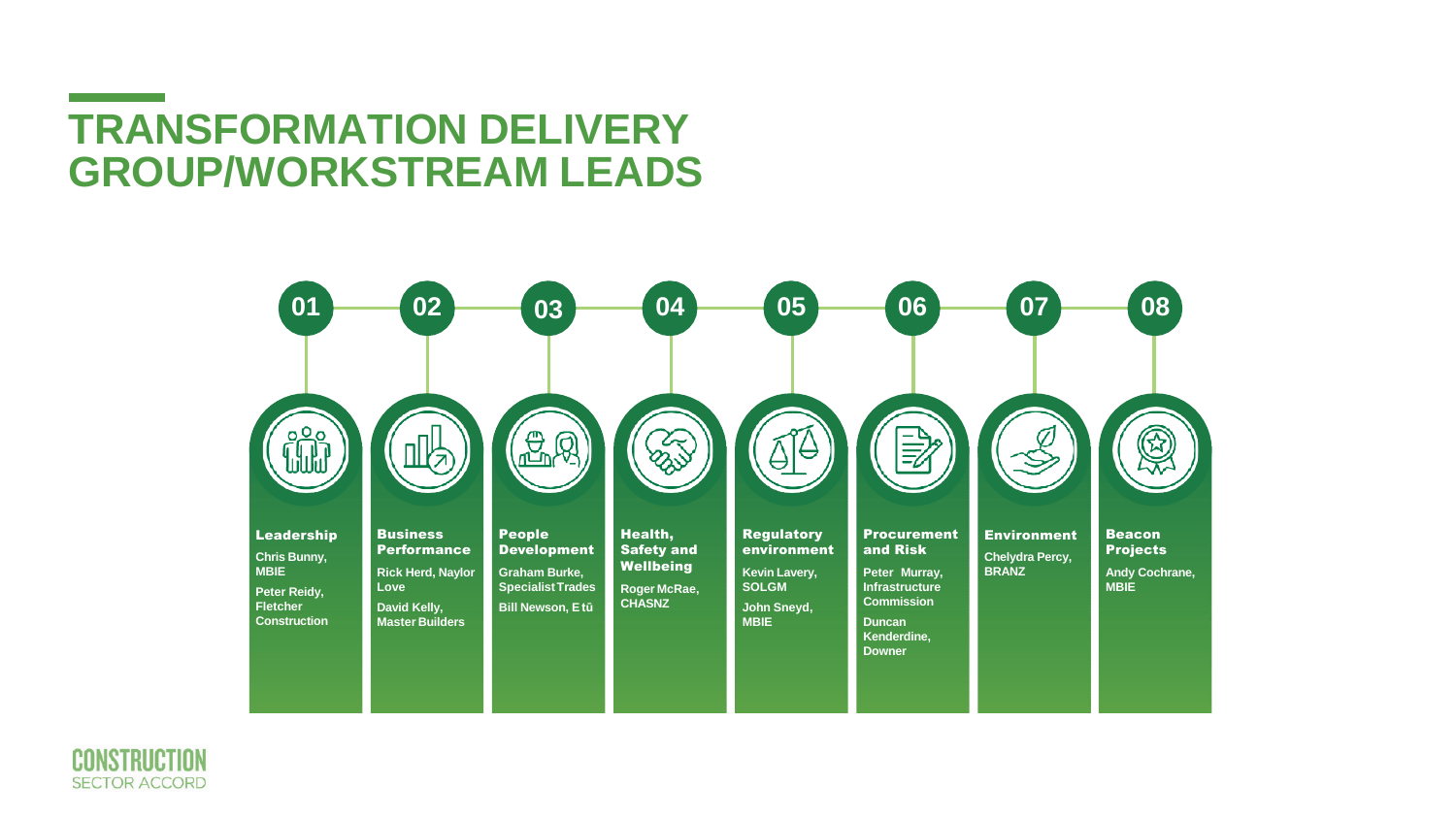# **TRANSFORMATION PROGRAMMES**



### **LEADERSHIP**

- Accord leadership group
- Sector culture change
- Major reform engagement model

### **BUSINESSPERFORMANCE**

- Enhanced construction pipeline
- Promote better business practice
- Education programme on commercial risks

### **PEOPLE DEVELOPMENT**

- Build workforce capability
- Shape the Reform of Vocational Education
- Long-term workforce plan
- Boost Construction Skills Action Plan
- Diversity in construction

### **HEALTH, SAFETY AND WELLBEING**

- Enhance health and safety programmes
- Support mental wellbeing programmes
- Standard health and safety prequalification system

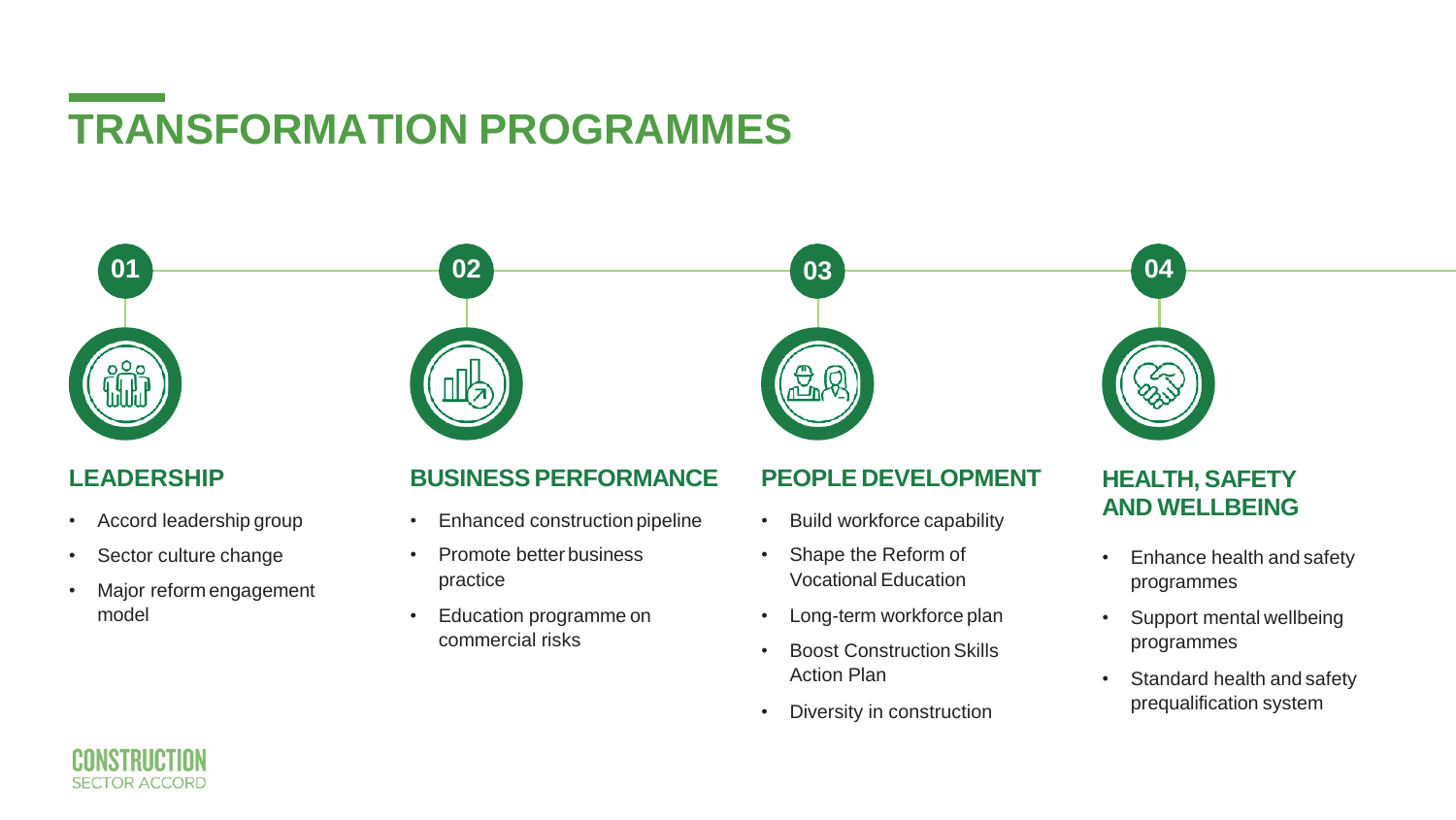# **TRANSFORMATION PROGRAMMES CONT'D**



- Fair and transparent contracts
- Subcontractor assurance payment, retentions andrisk
- Procurement advisory panel

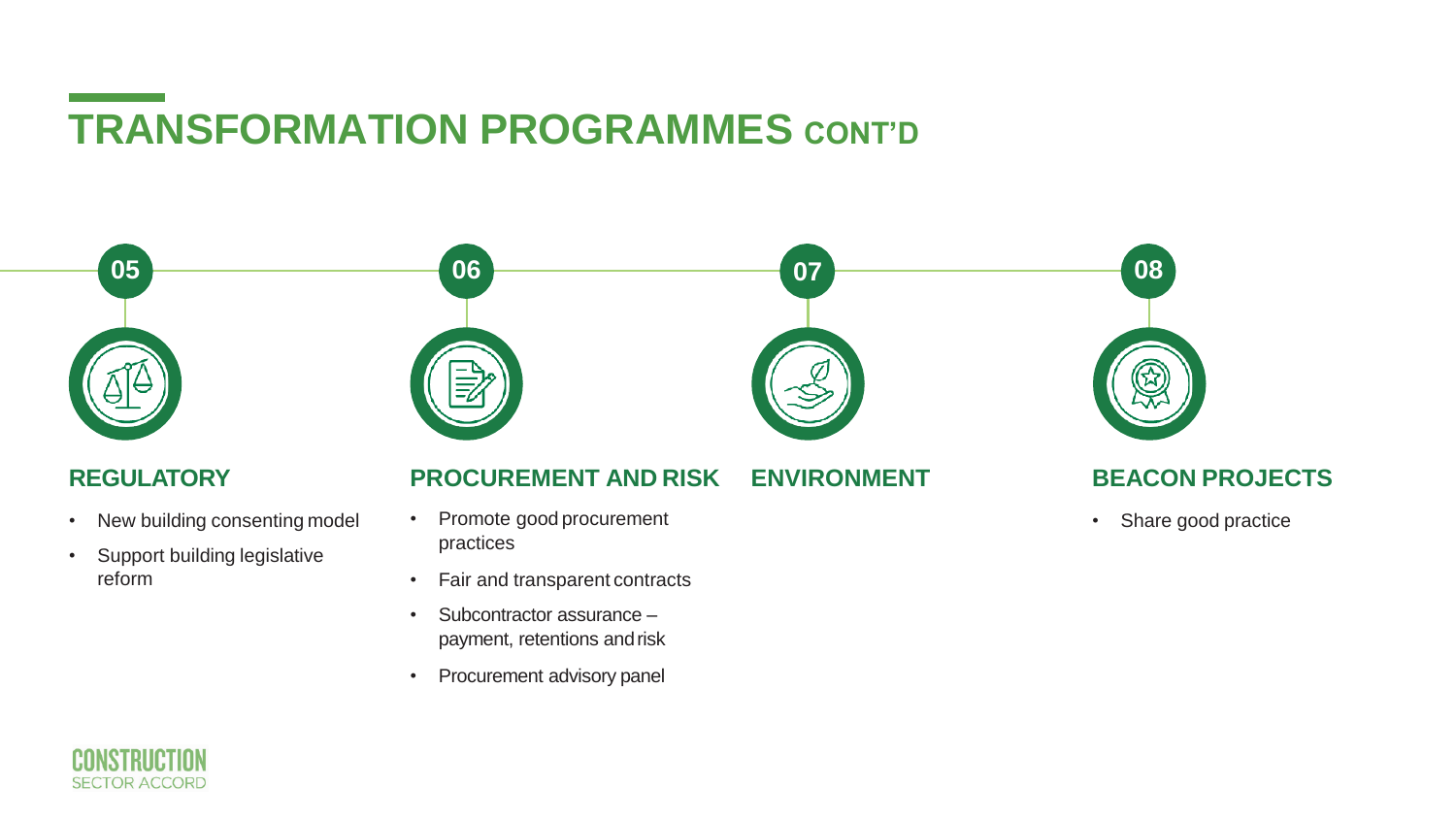## **CONSTRUCTION SECTOR COVID-19 RESPONSE PLAN**

The Accord released a Construction Sector COVID-19 Response Plan.

The plan focused on:

- maintaining confidence in the sector
- supporting jobs and businesses
- minimising the economic damage from the COVID-19 disruption.

The Construction SectorAccord responded to COVID-19 with an outstanding level of industry collaboration, leadership and urgency.



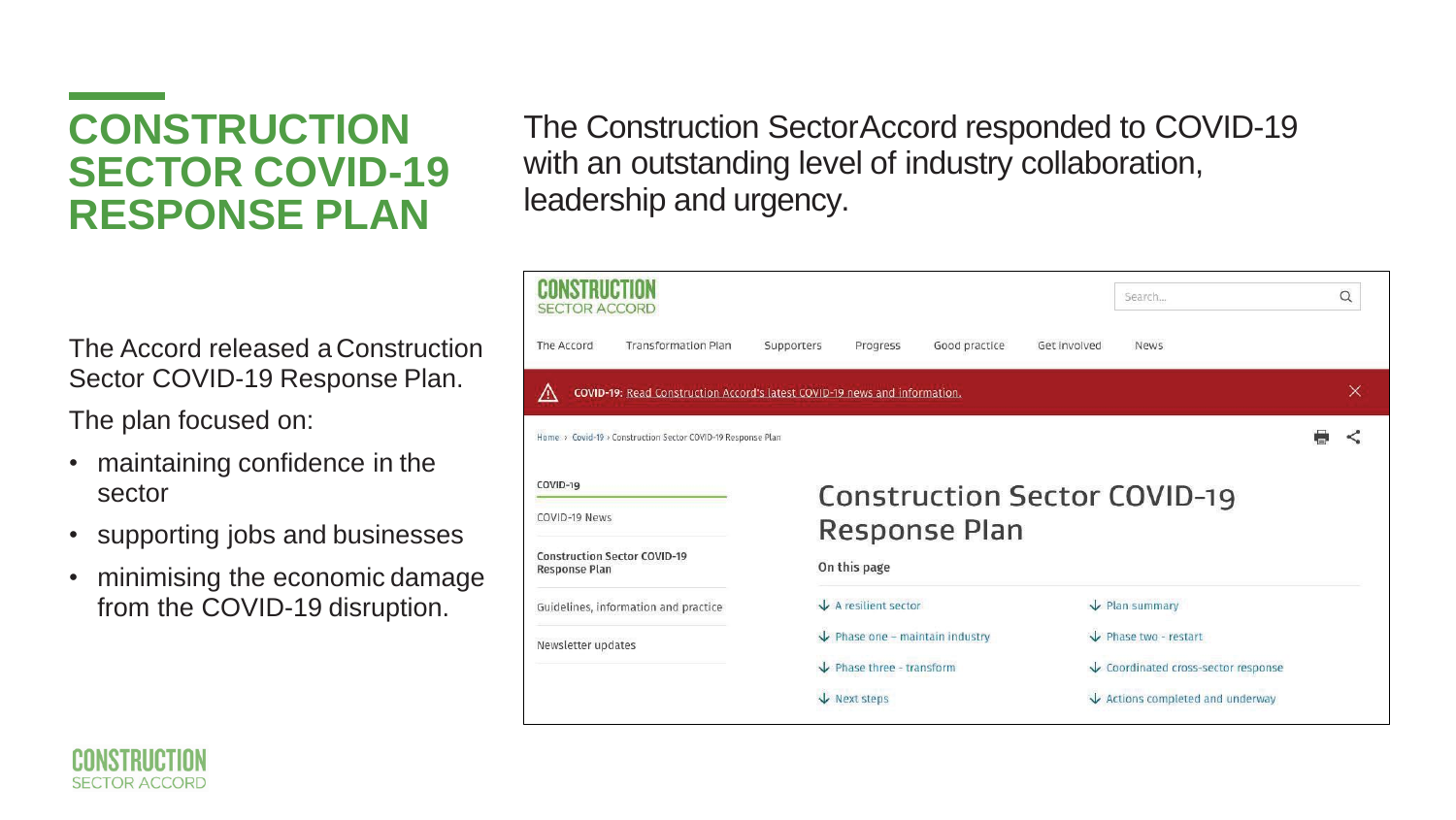## **ACTIONS FROM THE RESPONSE PLAN**

The Response Plan has resulted in tangible, real action to ensure a resilient and sustainable sector that can help buoy the economy.

New health and safety standards for working on construction sites at Alert Levels 2 and above

Government directed public sector agencies to pay contractors promptly  $\sqrt{ }$ 

New procurement guidance to help government agencies communicate with construction suppliers, prompt payments and early release of retentions

New Contract Partnering Agreement Rapid Mobilisation Models and

 $\sqrt{ }$ 

Playbook released

Guidance to government agencies about responding fairly and consistently to issues related to lockdown

✓

✓

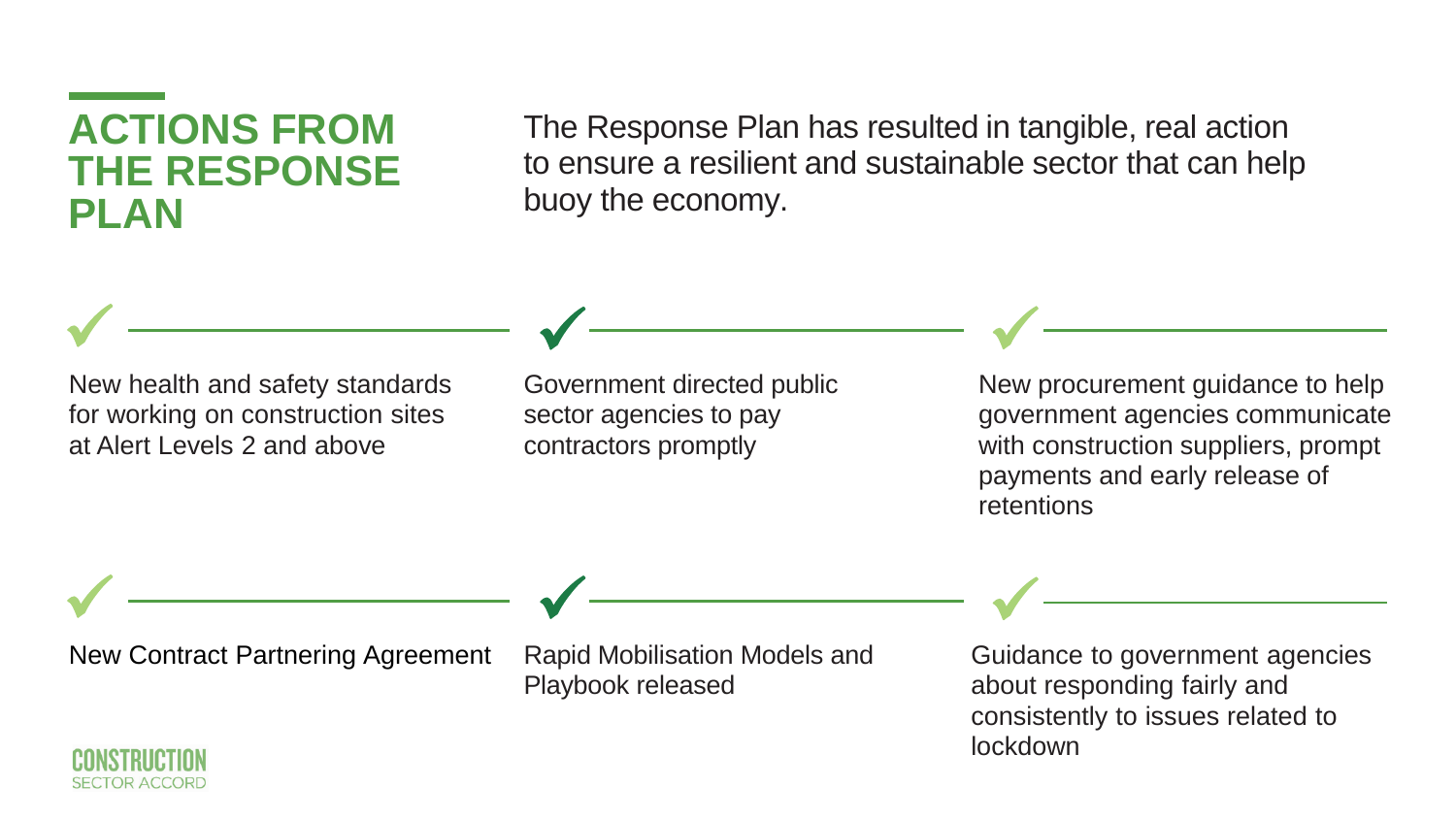## **THE CONSTRUCTION SECTOR ACCORD NETWORK**



*A community supporting high standards and positive change across the construction sector*

### **MEMBER BENEFITS**

- Join a community committed to the shared vision of a higher performing construction sector
- Receive resources to improve your practices, and get connected to peers for advice
- Get invited to events
- Take opportunities to have a say on sector issues and be part of solutions
- See your organisation's name on the Accord Network webpage signalling your commitment to Accord principles
- Use of Accord Network member's logo

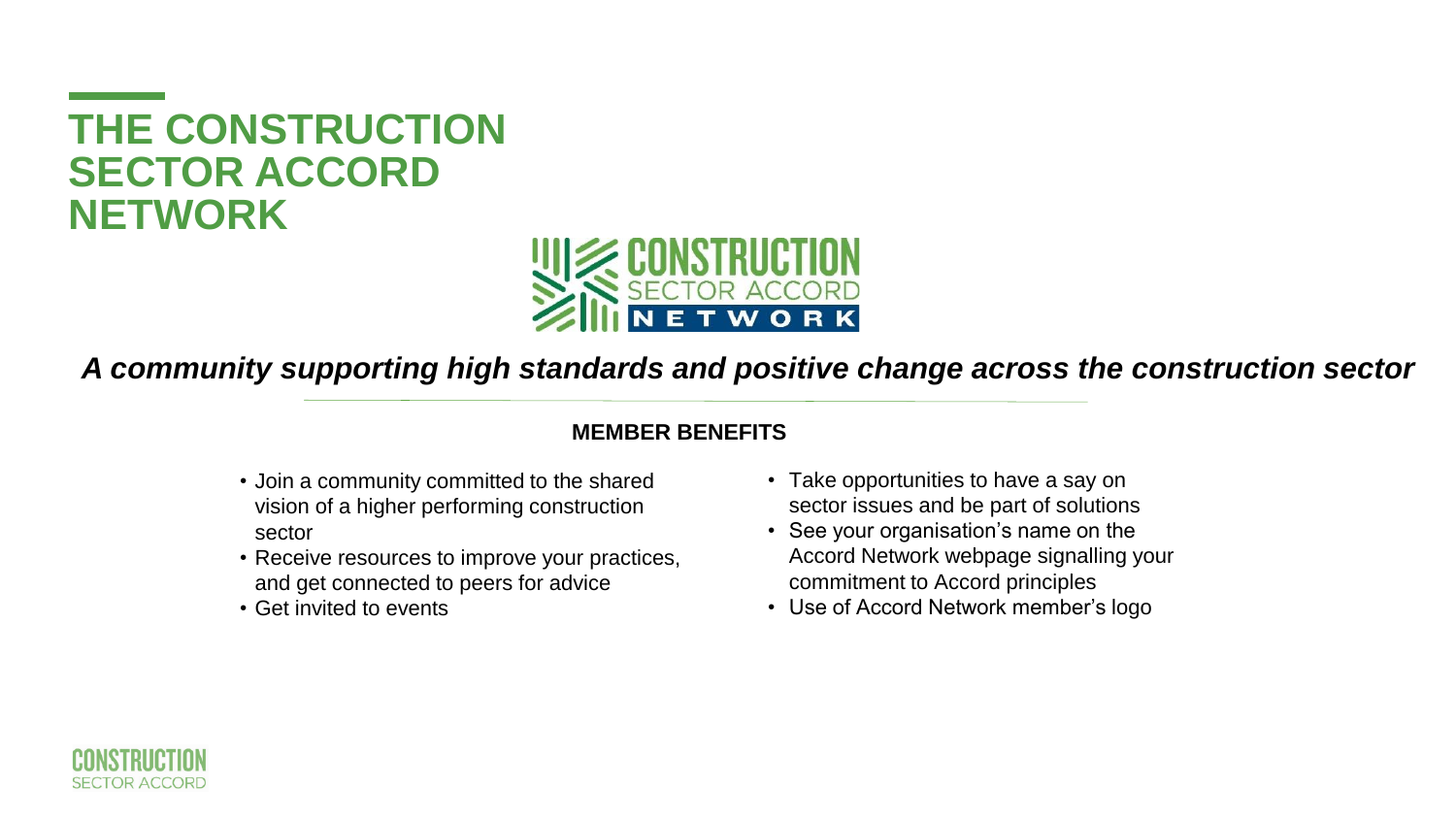## **A NETWORK OF LEARNING**

**Contract Contract Contract** 



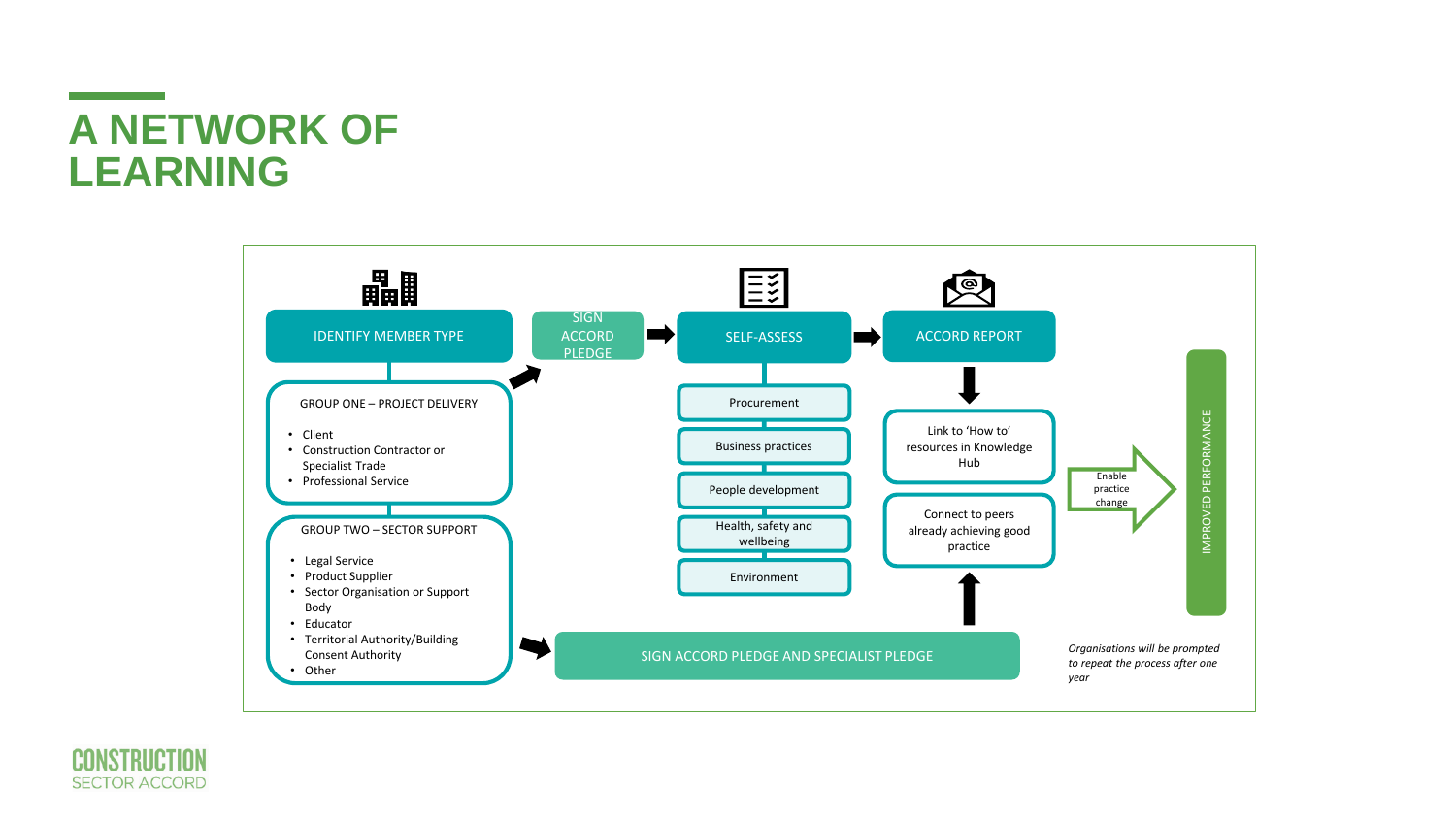## **HOW CAN YOU GET INVOLVED**

Champion the Accord in your business or organisation

Adopt and align with Accord principles and initiatives

Hold one another to account

Sign-up to the Accord website – receive updates and progress on the plan *[www.constructionaccord.nz](http://www.constructionaccord.nz/)*

Share your stories – we need your help to share industry stories that celebrate success, showcase collaboration